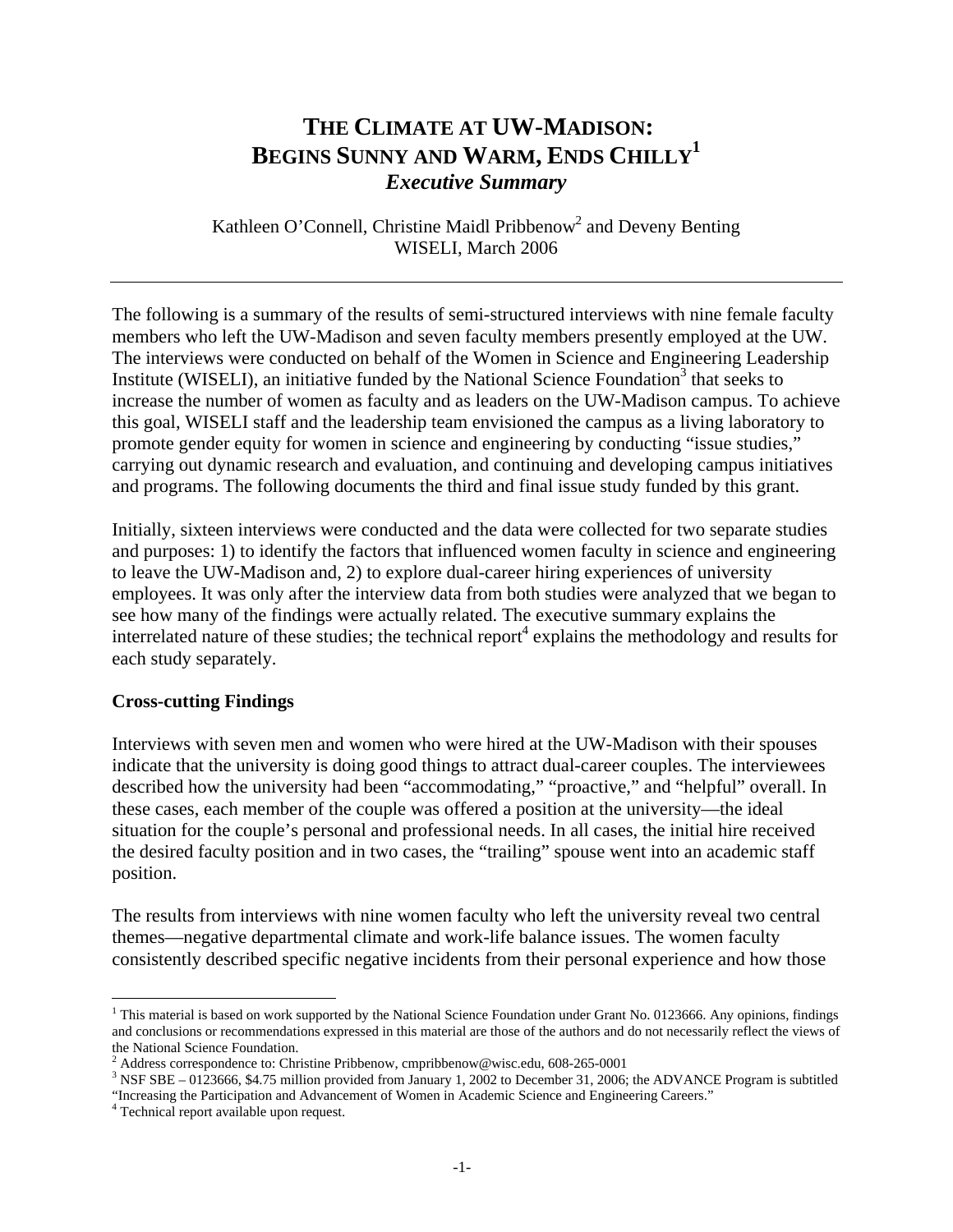incidents affected their decision to leave the UW. Further, competing and often conflicting demands between rigorous professional responsibilities and those of their families provided further justification for their decisions.

The interviews to discover why women faculty leave the university demonstrate that the issue of negative climate seems to be interwoven with the experiences of dually-hired couples. It appears from the interviews that these hires are a very attractive means for recruiting professional couples to campus. According to the results of the dual-career study, the university is successful in attracting these couples. Once the couple is here however, both individuals are not necessarily happy. Surprisingly, approximately half of the interviews with women faculty who left revealed that their husbands were not having positive experiences within their departments, which ultimately prompted both to seek positions elsewhere. In these instances, the wife made the decision to leave the university, which is of particular concern since many of these women were successfully recruited into a science or engineering department.

In summary, there appears to be a discrepancy between recruiting couples to campus and actually retaining them. This disconnect influences the decision for either or possibly both members of the couple to leave the university. In these instances, if the husband was unhappy in his department, but the wife content in hers, she ultimately made the decision to leave the university with him. The positive experiences with dual-hire recruitments seem, for some, to have been overshadowed by the spouse having a negative departmental climate experience.

# **Recommendations to Improve Recruitment, Retention and Overall Climate**

Based on the stories of the women and the dually-hired faculty described in the subsequent technical report, several recommendations emerged. These recommendations are aimed at improving the overall experience of faculty in science and engineering departments with recruitment, retention and improving the climate for all.

# Recruitment

- $\triangleright$  Make sure start-up packages include items such as space, personnel, and other resources—enough to ensure a successful beginning for a new hire.
- $\triangleright$  Honor contracts offered during recruitment efforts.
- $\triangleright$  Delineate tenure guidelines immediately.
- $\triangleright$  Make spousal hire policies transparent; document and communicate what they are and how they are implemented.
- ¾ Disseminate information regarding sick and maternity leave, tenure-clock extension, and other UW policies.
- $\triangleright$  Ensure that the "trailing" spouse is offered a position that is consistent with her/his professional and personal needs and goals.
- $\triangleright$  Encourage collaboration across departments to make spousal hires a possibility.

# Retention

- $\triangleright$  Integrate new faculty into the department with deliberate strategies to address isolation.
- $\triangleright$  Offer an initial reduction in teaching loads, advising, and committee work for new hires.
- $\triangleright$  Delineate and document tenure and promotion guidelines.